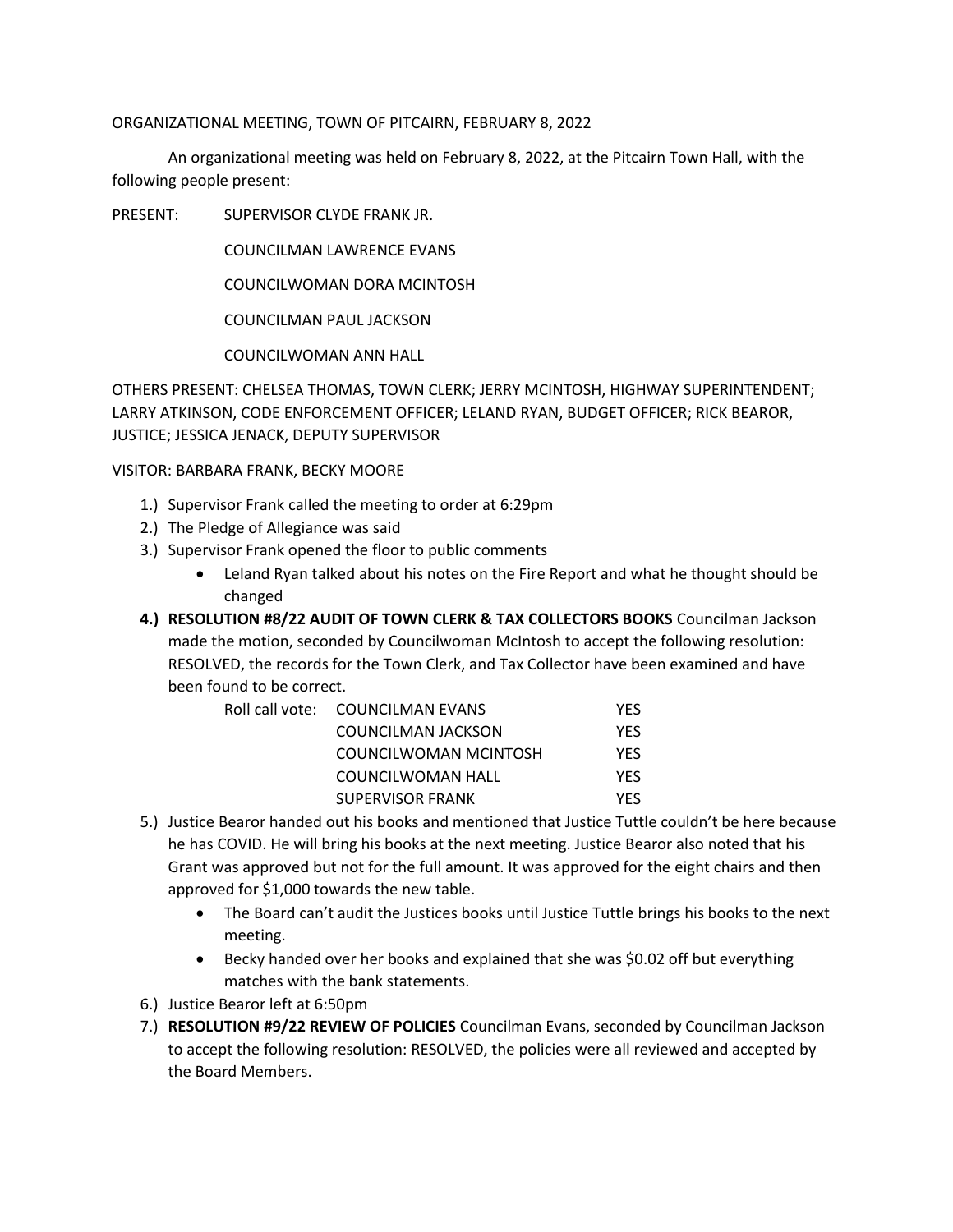| Roll call vote: | COUNCILMAN EVANS          | <b>YES</b> |
|-----------------|---------------------------|------------|
|                 | <b>COUNCILMAN JACKSON</b> | <b>YES</b> |
|                 | COUNCILWOMAN MCINTOSH     | YFS        |
|                 | COUNCILWOMAN HALL         | <b>YFS</b> |

- SUPERVISOR FRANK YES
- 8.) Code Enforcement Officer Atkinson reported:
	- 6 building permits all storage buildings
	- Talked to a few people about winter projects
	- Getting a mediator for a case because they asked for a lawyer
- 9.) **RESOLUTION #10/22 ACCEPTANCE OF MINUTES** Councilwoman Hall made the motion, seconded by Councilwoman McIntosh to accept the following resolution: RESOLVED, that the January 11, 2022 minutes were found to be correct.

| Roll call vote:              | <b>COUNCILMAN EVANS</b>                    | <b>YES</b> |
|------------------------------|--------------------------------------------|------------|
|                              | <b>COUNCILMAN JACKSON</b>                  | <b>YES</b> |
|                              | COUNCILWOMAN MCINTOSH                      | YES        |
|                              | COUNCILWOMAN HALL                          | <b>YES</b> |
|                              | <b>SUPERVISOR FRANK</b>                    | <b>YES</b> |
|                              | 10.) Clerk Thomas read the Clerk's Report: |            |
|                              | 6 Building Permits                         | 547.60     |
| 10 Dog Licenses<br>$\bullet$ |                                            | 100.00     |
|                              | LOCAL SHARES REMITTED TO SUPERVISOR        | 647.60     |
|                              | TOTAL NON LOCAL REVENUES                   | 10.00      |
|                              | TOTAL STATE, COUNTY, & LOCAL REVENUES      | 657.60     |

11.)Supervisor Frank handed out the Supervisor's report and reconciled bank statements SUPERVISOR'S REPORT:

|                         | <b>Balance</b><br>12/31/2021 | Increases | Decreases | Balance<br>01/31/2022 |  |
|-------------------------|------------------------------|-----------|-----------|-----------------------|--|
|                         | A GENERAL FUND-TOWNWIDE      |           |           |                       |  |
| Cash-Checking           | 174,774.64                   | 1,928.01  | 11,696.27 | 165,006.38            |  |
| Cash-Savings            | 230,019.13                   | 6.83      | 0.00      | 230,025.96            |  |
| Petty Cash              | 100.00                       | 0.00      | 0.00      | 100.00                |  |
| <b>Building Reserve</b> | 83,113.17                    | 2.48      | 0.00      | 83,115.65             |  |
|                         |                              |           |           |                       |  |

L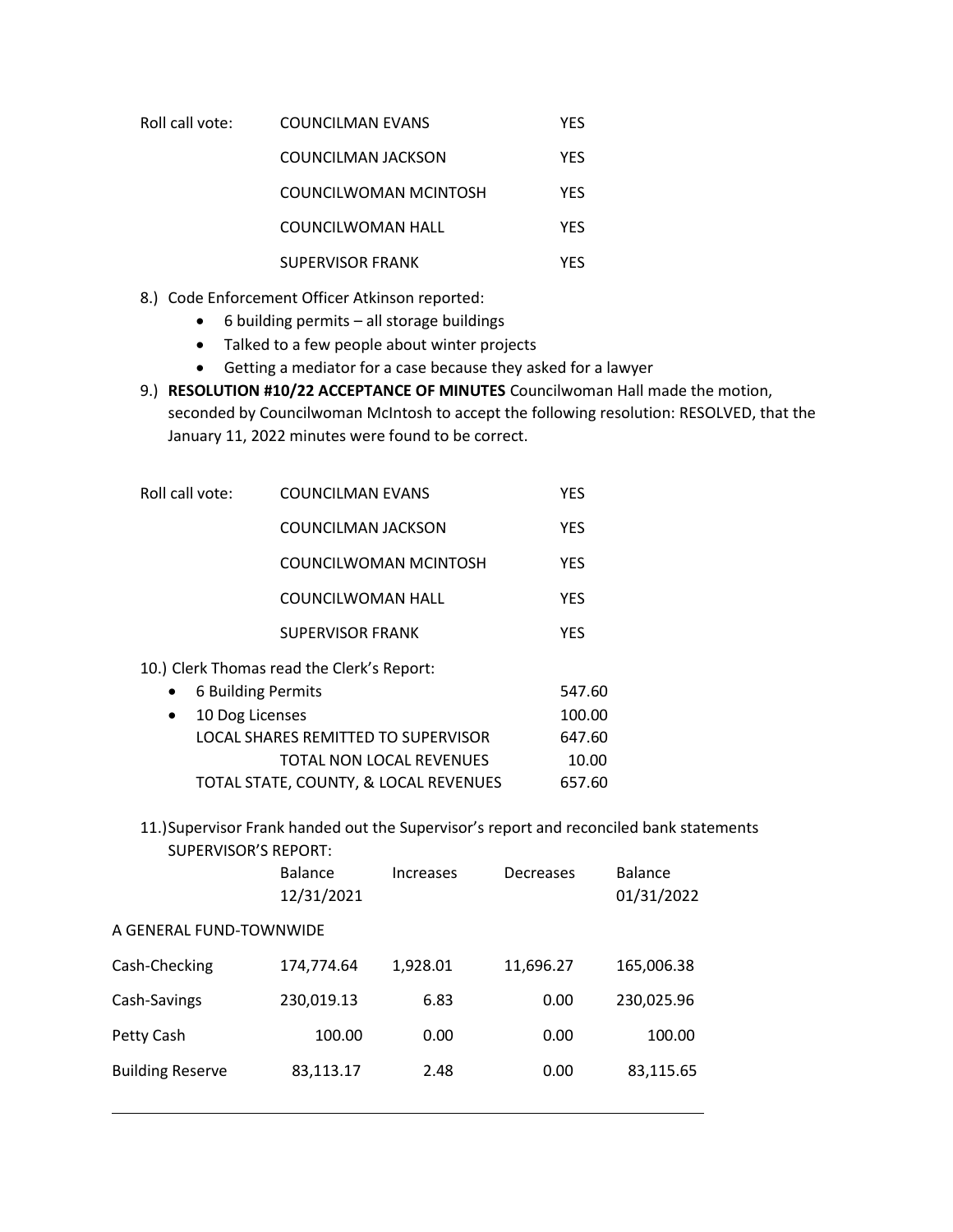| <b>TOTAL</b>                 | 488,006.94   | 1,937.32  | 11,696.27 | 478,247.99   |
|------------------------------|--------------|-----------|-----------|--------------|
|                              |              |           |           |              |
| <b>DA HIGHWAY-TOWNWIDE</b>   |              |           |           |              |
| Cash-Checking                | 195,873.16   | 50,000.00 | 20,687.88 | 225,185.28   |
| Cash-Savings                 | 36,409.71    | 1.13      | 0.00      | 36,410.84    |
| <b>Equipment Reserve</b>     | 445,139.67   | 13.29     | 0.00      | 445,152.96   |
| <b>TOTAL</b>                 | 677,422.54   | 50,014.42 | 20,687.88 | 706,749.08   |
|                              |              |           |           |              |
| SF PITCAIRN FIRE PROTECTION  |              |           |           |              |
|                              | 0.00         | 0.00      | 0.00      | 0.00         |
| <b>TOTAL</b>                 | 0.00         | 0.00      | 0.00      | 0.00         |
|                              |              |           |           |              |
| <b>TA TRUST &amp; AGENCY</b> |              |           |           |              |
| Cash-Checking                | 1,144.27     | 17,388.96 | 14,018.97 | 4,514.26     |
|                              | 1,144.27     | 17,388.96 | 14,018.97 | 4,514.26     |
|                              |              |           |           |              |
| <b>TOTAL ALL FUNDS</b>       | 1,166,573.75 | 69,340.70 | 46,403.12 | 1,189,511.33 |

12.)HIGHWAY NEWS

- Jerry said that the new truck (#9) was back but a light came on so Thesier came to get the truck on a flatbed to see if he could figure it out.
- The #8 truck check engine light came on but can't take that to get looked at until the #9 truck comes back.
- 13.)**RESOLUTION #11/22 AUDIT OF BILLS** Councilman Evans made the motion, seconded by Councilman Paul to accept the following resolution: RESOLVED, to pay the bills on Abstract #2/22 in the following amounts:

| <b>GENERAL FUND</b> | <b>NUMBERS 8 THROUGH 25</b>  | \$14,433.66  |
|---------------------|------------------------------|--------------|
| <b>HIGHWAY FUND</b> | <b>NUMBERS 11 THROUGH 20</b> | \$224,103.06 |
|                     | <b>TOTAL CLAIMS</b>          | \$238,536.72 |